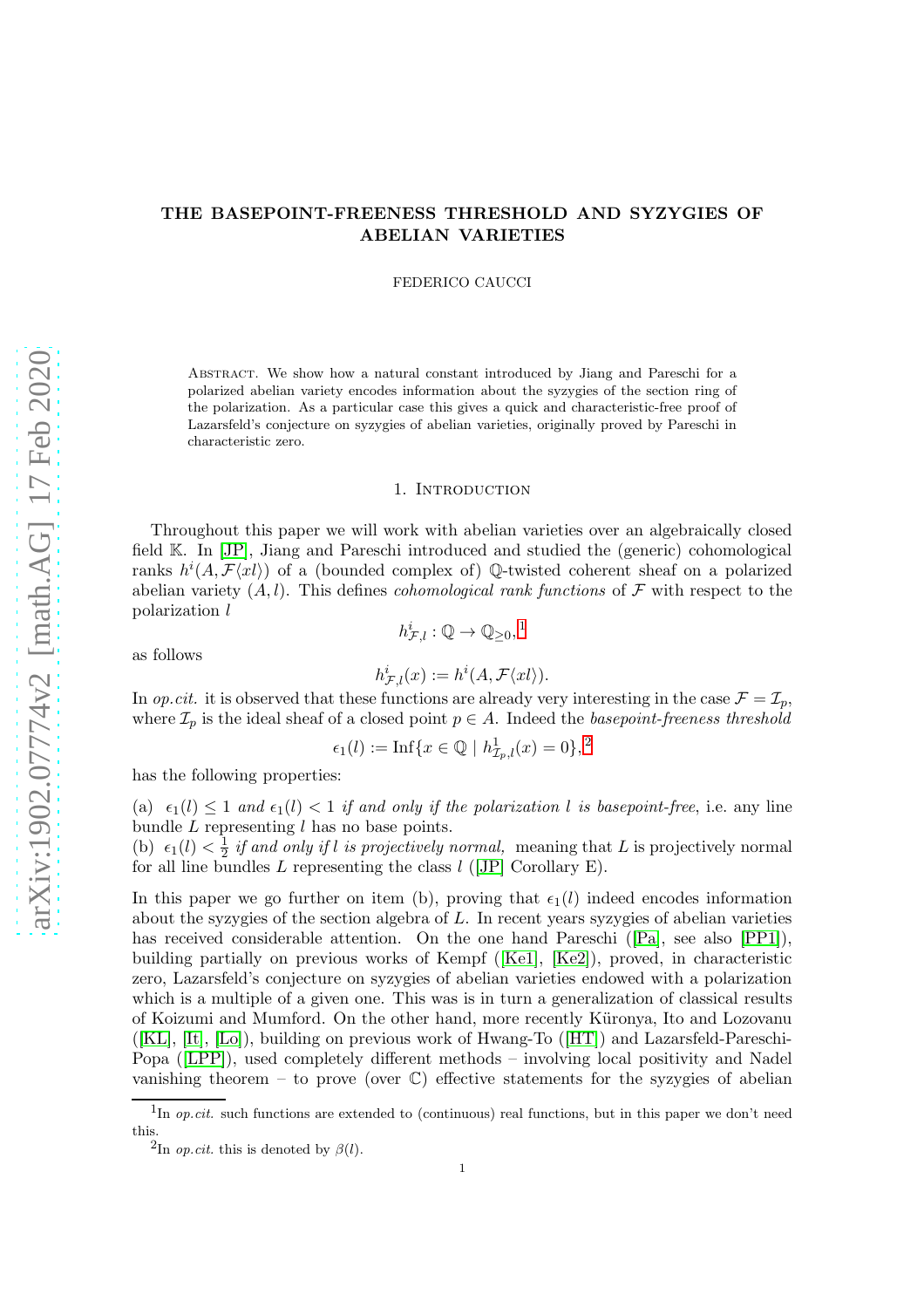varieties of dimension 2 and 3 endowed with any polarization, in particular with a primitive polarization.

In this paper we show a general result, Theorem [1.1](#page-1-0) below, partially generalizing (b) to higher syzygies. This provides at the same time a surprisingly quick proof of Lazarsfeld's conjecture, extending it to abelian varieties defined over a ground field of arbitrary characteristic, and a proof of the criterion of [\[LPP\]](#page-12-9) relating local positivity and syzygies.

Turning to details, we first recall some terminology about syzygies of projective varieties. Let X be a projective variety and let L be an ample line bundle on X. For an integer  $p \geq 0$ , the line bundle L is said to *satisfy the property*  $(N_p)$  if the first p steps of the minimal graded free resolution of the section algebra  $R_L = \bigoplus_m H^0(X, L^m)$  over the polynomial ring  $S_L = \text{Sym } H^0(X, L)$  are linear (we refer to §4 for the precise definition). Thus  $(N_0)$ means that  $R_L$  is generated in degree 0 as an  $S_L$ -module, i.e. that L is projectively normal (normally generated in Mumford's terminology  $[Mu]$ );  $(N_1)$  means that in addition the homogeneous ideal  $I_{X/\mathbb{P}}$  of X in  $\mathbb{P} = \mathbb{P}(H^0(X, L)^{\vee})$  is generated by quadrics (*normally* presented in  $[Mu]$ ;  $(N_2)$  means that the relations among these quadrics are generated by linear ones (this is the first non-classical condition) and so on. These notions were introduced by Green ([\[Gr\]](#page-12-11)) and the present terminology was introduced in [\[GL\]](#page-12-12). Our main result is the following

<span id="page-1-0"></span>**Theorem 1.1.** Let  $(A, l)$  be a polarized abelian variety defined over an algebraically closed field  $K$  and let  $p$  be a non-negative integer. If

$$
\epsilon_1(l) < \frac{1}{p+2},
$$

then the property  $(N_p)$  holds for l, i.e. it holds for any line bundle L representing l.

<span id="page-1-1"></span>Corollary 1.2. Let  $m \in \mathbb{N}$ . If

$$
\epsilon_1(l) < \frac{m}{p+2},
$$

then the polarization ml satisfies the property  $(N_n)$ .

*Proof.* By definition (see § 2) we have  $h_{\mathcal{I}_p,ml}^1(x) = h_{\mathcal{I}_p,l}^1(mx)$ , therefore  $\epsilon_1(ml) = \frac{\epsilon_1(l)}{m}$ . Now Theorem [1.1](#page-1-0) applies to ml, because  $\epsilon_1(ml) < \frac{1}{p+2}$ .

A classical result of Koizumi ([\[Ko\]](#page-12-13)) states that if L is an ample line bundle on a complex abelian variety and  $m \geq 3$ , then  $L^m$  is projectively normal (see [\[Se1\]](#page-13-0), [\[Sa\]](#page-13-1) and [\[Se2\]](#page-13-2) for a proof of the analogue result in positive characteristic, based on Mumford's ideas). Moreover, a well-known theorem of Mumford and Kempf says that, when  $m \geq 4$ , the homogeneous ideal of A in the embedding given by  $L^m$  is generated by quadrics ([\[Mu\]](#page-12-10), [\[Ke2\]](#page-12-4) Thm 6.13), i.e.  $L^m$  is normally presented. Based on these classical facts and motivated by a result of Green on higher syzygies for curves ([\[Gr\]](#page-12-11)), Lazarsfeld conjectured that, for an ample line bundle L on an abelian variety,  $L^m$  satisfies the property  $(N_p)$  if  $m > p + 3$  ([\[La1\]](#page-12-14) Conjecture 1.5.1). This was proved by Pareschi ([\[Pa\]](#page-12-1)) in characteristic zero. Pareschi and Popa also proved a stronger version of it in [\[PP1\]](#page-12-2).

We have that Corollary [1.2](#page-1-1) gives a very quick – and characteristic-free – proof of Lazarsfeld's conjecture. Indeed, by (a) above,

$$
\epsilon_1(l) \le 1 < \frac{p+3}{p+2}.
$$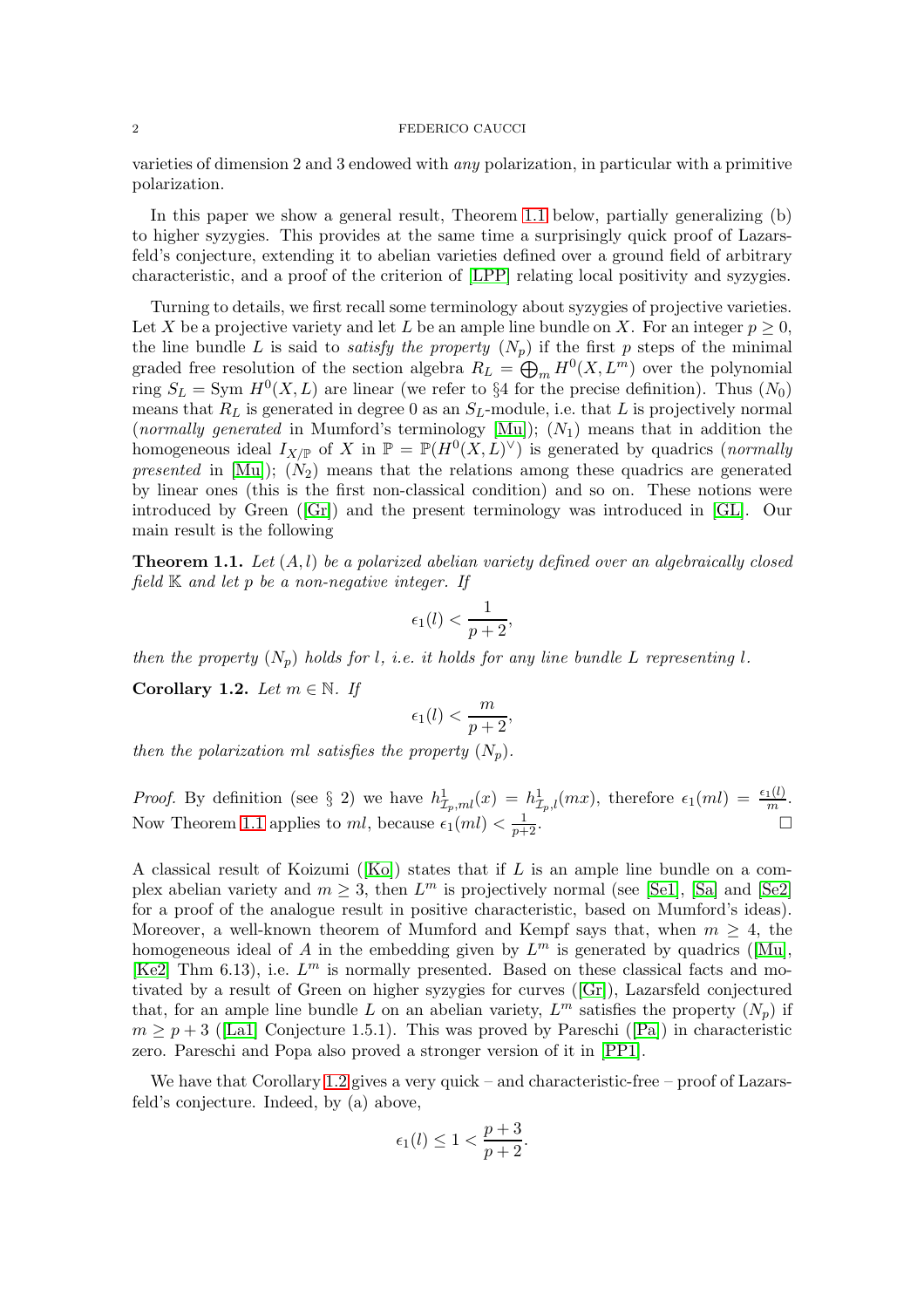Moreover, it also implies that the polarization ml satisfies the property  $(N_n)$ , as soon as  $m \geq p+2$  and l is basepoint-free (see [\[PP1\]](#page-12-2) for a more precise result). Indeed, if l is basepoint-free, then

$$
\epsilon_1(l) < 1 = \frac{p+2}{p+2},
$$

thanks again to (a) above.

More in general, defining

$$
t(l) := \max\{t \in \mathbb{N} \mid \epsilon_1(l) \leq \frac{1}{t}\},\
$$

we have

<span id="page-2-2"></span>**Theorem 1.3.** Let p and t be non-negative integers with  $p + 1 \ge t$ . Let l be a basepointfree polarization on A such that  $t(l) \geq t$ . Then the property  $(N_p)$  holds for ml, as soon as  $m \geq p+3-t$ .

However, one of the main feature of Theorem [1](#page-1-0).1 is the chance to be applied to primitive polarizations, i.e. those that cannot be written as a multiple of another one. This is one of the reasons why it would be quite interesting the compute, or at least bound from above, the invariant  $\epsilon_1(l)$  of polarized abelian varieties  $(A, l)$ . In this perspective, as already mentioned, an interesting issue arises in connection with a criterion of Lazarsfeld-Pareschi-Popa ([\[LPP\]](#page-12-9)), where they prove that:

if there exists an effective Q-divisor F such that its multiplier ideal  $\mathcal{J}(A, F)$  is the ideal sheaf of the identity point of the abelian variety A and  $\frac{1}{p+2}l - F$  is ample, then l satisfies the property  $N_p$  (see [\[KL\]](#page-12-5),[\[It\]](#page-12-6),[\[Lo\]](#page-12-7)).

Therefore one is lead to consider the threshold

 $r(l) := \text{Inf}\{r \in \mathbb{Q} \mid \exists \text{ an effective } \mathbb{Q}\text{-divisor } F \text{ on } A \text{ s.t. } rl-F \text{ is ample and } \mathcal{J}(A,F) = \mathcal{I}_0\}$ .

The relation with the basepoint-freeness threshold is in the following Proposition, based on Nadel's vanishing.

<span id="page-2-1"></span>**Proposition 1.4.** Assume  $\mathbb{K} = \mathbb{C}$ . Then  $\epsilon_1(l) \leq r(l)$ .

This, combined with Theorem [1.1,](#page-1-0) provides a different and simpler proof of the criterion of [\[LPP\]](#page-12-9).

Finally, we note that in the papers [\[KL\]](#page-12-5), [\[It\]](#page-12-6) for dimension 2 and [\[Lo\]](#page-12-7) for dimension 3, the authors, in the spirit of Green's and Green-Lazarsfeld's conjectures on curves, show explicit geometric conditions ensuring the property  $(N_p)$  by means of upper bounds on the threshold  $r(l)$  (or related invariants) and applying the criterion of [\[LPP\]](#page-12-9). This suggests to look for similar estimates directly for the basepoint-freeness threshold  $\epsilon_1(l)$ . Namely, one could ask if  $\epsilon_1(l)$  is less than or equal to

 $\text{Inf}\{r \in \mathbb{Q}^+ \mid (D_r^{\dim Z} \cdot Z) > (\dim Z)^{\dim Z} \text{ for any abelian subvariety } \{0\} \neq Z \subseteq A\},\$ 

where  $D_r := rL$  (see in particular [\[It\]](#page-12-6), Question 4.2). This is true for complex abelian surfaces, thanks to the Proposition [1.4](#page-2-1) and [\[It\]](#page-12-6).

<span id="page-2-0"></span><sup>3</sup>Note that this set is non empty, i.e.  $r(l) < +\infty$ . Proof: let k be a sufficiently large positive integer such that the Seshadri constant of  $M = L^k$  is strictly bigger than 2 dim A. Such a k exists because of the homogeneity of the Seshadri constant. Then, by Lemma 1.2 of [\[LPP\]](#page-12-9), there exists an effective Q-divisor F on A such that  $\mathcal{J}(A, F) = \mathcal{I}_0$  and  $F \equiv_{\text{num}} \frac{1-c}{2}M$ , for some  $0 < c \ll 1$ . If we now take  $r > \frac{1-c}{2}k$ , we have that  $rl - F$  is ample.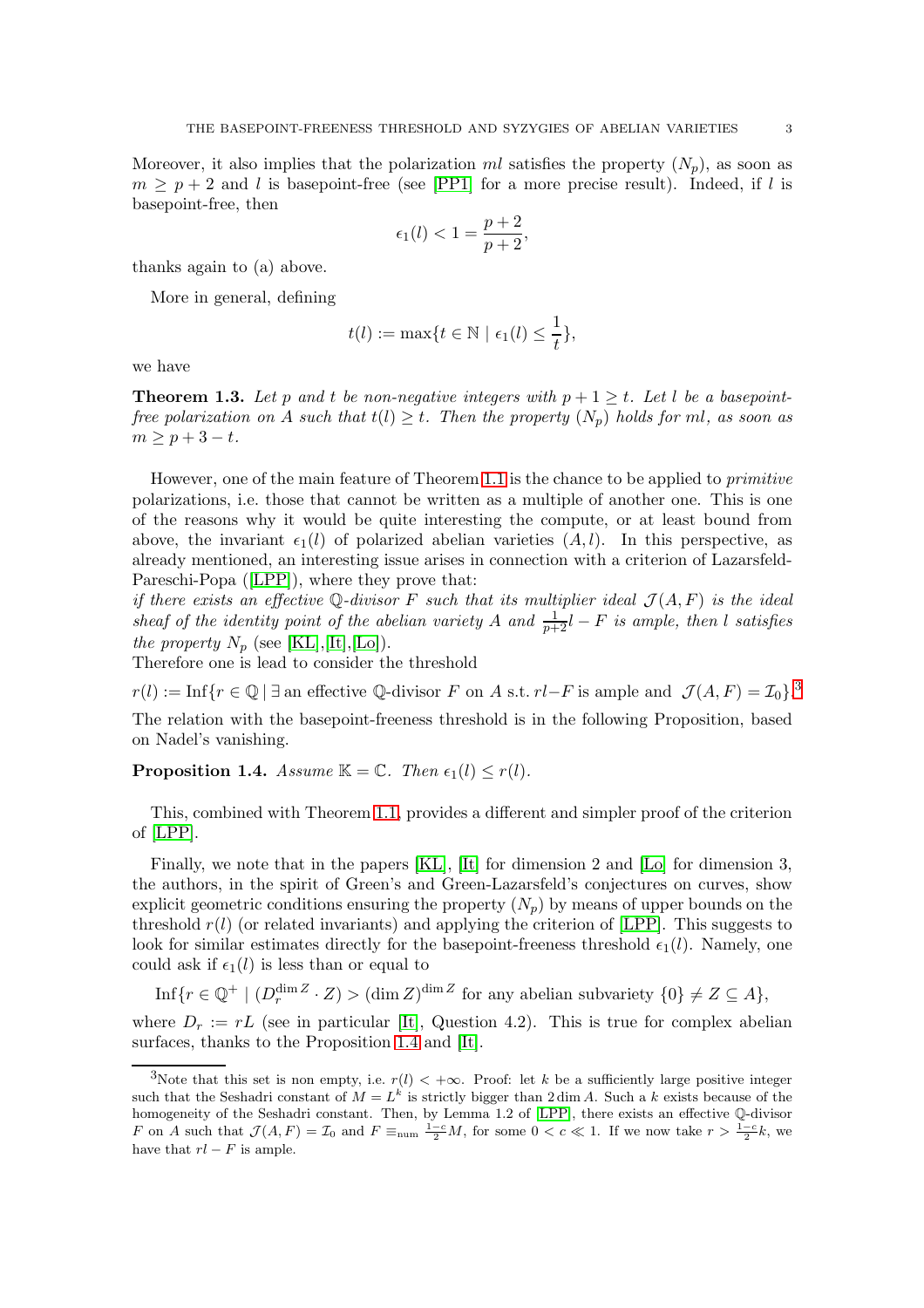The paper is organized as follows: in §2 we recall the definition and some basic properties of cohomological rank functions, and show that, despite the fact that in [\[JP\]](#page-12-0) the authors assume that the characteristic of the ground field is zero, the basic theory of cohomological rank functions works over an algebraically closed ground field of arbitrary characteristic as well. Finally, in this section we prove Proposition [1.4.](#page-2-1)

In §3 we prove the basic properties of the threshold  $\epsilon_1(l)$  needed in the proof of the main results.

In §4 we show a criterion, due to Kempf ([\[Ke1\]](#page-12-3)), reducing the property  $(N_p)$  of syzygies to the surjectivity of certain multiplication maps of global sections, inductively defined. This is easily proved and well-known in characteristic zero (see e.g. [\[EL\]](#page-12-15), proof of Cor. 2.2, or  $[Pa]$ , Lemma 4.1(a)). Kempf's approach is more complicated, but has the advantage to work in arbitrary characteristic. Since Kempf's argument is somewhat obscure, we provide full details. We hope that this will be useful for extending to arbitrary characteristic some of known results concerning syzygies of projective varieties in characteristic zero.

In §5 we prove the Theorems [1.1](#page-1-0) and [1.3.](#page-2-2)

Acknowledgments. This work is part of my PhD thesis. I would like to thank my advisor, Giuseppe Pareschi, for his invaluable guidance.

**Notation.** Let A be an abelian variety over an algebraically closed field, and let dim  $A =$ q. For  $b \in \mathbb{Z}$ ,

$$
\mu_b: A \to A, \quad x \mapsto bx
$$

denotes the multiplication-by-b isogeny of degree  $b^{2g}$ . A polarization l on A is the class of an ample line bundle L in  $NS(A) = PicA/Pic^{0}A$ . For a polarization l on A, the corresponding isogeny is denoted

$$
\varphi_l: A\to \widehat{A},
$$

where  $\hat{A} = Pic^{0}A$  is the dual abelian variety. Recall that  $deg(\varphi_l) = \chi(l)^2 = (h^0(l))^2$ . We denote by P the normalized Poincaré line bundle on  $A \times \widehat{A}$ , and by  $R\Phi_{\mathcal{P}} : D^b(A) \to$  $D^{b}(\hat{A})$  the Fourier-Mukai-Poincaré equivalence ([\[M\]](#page-12-16)). Here  $D^{b}(A)$  denotes the bounded derived category of coherent sheaves on A. For  $\alpha \in \hat{A}$ , the corresponding line bundle on A is denoted by  $P_{\alpha} = \mathcal{P}|_{A\times\{\alpha\}}$ . Given a complex  $\mathcal{F} \in D^b(A)$ , we denote by  $\mathcal{F}^{\vee} =$  $R\mathcal{H}om(\mathcal{F}, \mathcal{O}_A)$  its derived dual, and by  $h_{gen}^i(A, \mathcal{F})$  the dimension of the hypercohomology  $H^{i}(A, \mathcal{F} \otimes P_{\alpha})$ , for  $\alpha$  general in  $\widehat{A}$ .

## 2. Cohomological rank functions on abelian varieties

Given  $\mathcal{F} \in D^b(A)$ ,  $i \in \mathbb{Z}$  and a polarization l on A, Jiang and Pareschi considered in [\[JP\]](#page-12-0) cohomological rank functions

$$
h^i_{\mathcal{F},\,l}:\mathbb{Q}\to\mathbb{Q}_{\geq 0}
$$

defined as follows

$$
h^i_{\mathcal{F},l}(x) = h^i_{\mathcal{F}}(xl) := \frac{1}{b^{2g}} h^i_{gen}(A, \mu^*_{b}(\mathcal{F}) \otimes L^{ab}),
$$

where  $x = \frac{a}{b}$  $\frac{a}{b} \in \mathbb{Q}$  and  $b > 0$ . Since  $\mu_b^*(l) = b^2 l$ , the pullback via  $\mu_b$  of the rational class  $\frac{a}{b}l$ is abl. Moreover  $\deg(\mu_b) = b^{2g}$ , therefore, as explained in Remark 2.2 of *op.cit.*, one may think of  $h^i_{\mathcal{F},l}(x)$  as the (generic) cohomological rank  $h^i(A,\mathcal{F}\langle xt\rangle)$  of the Q-twisted complex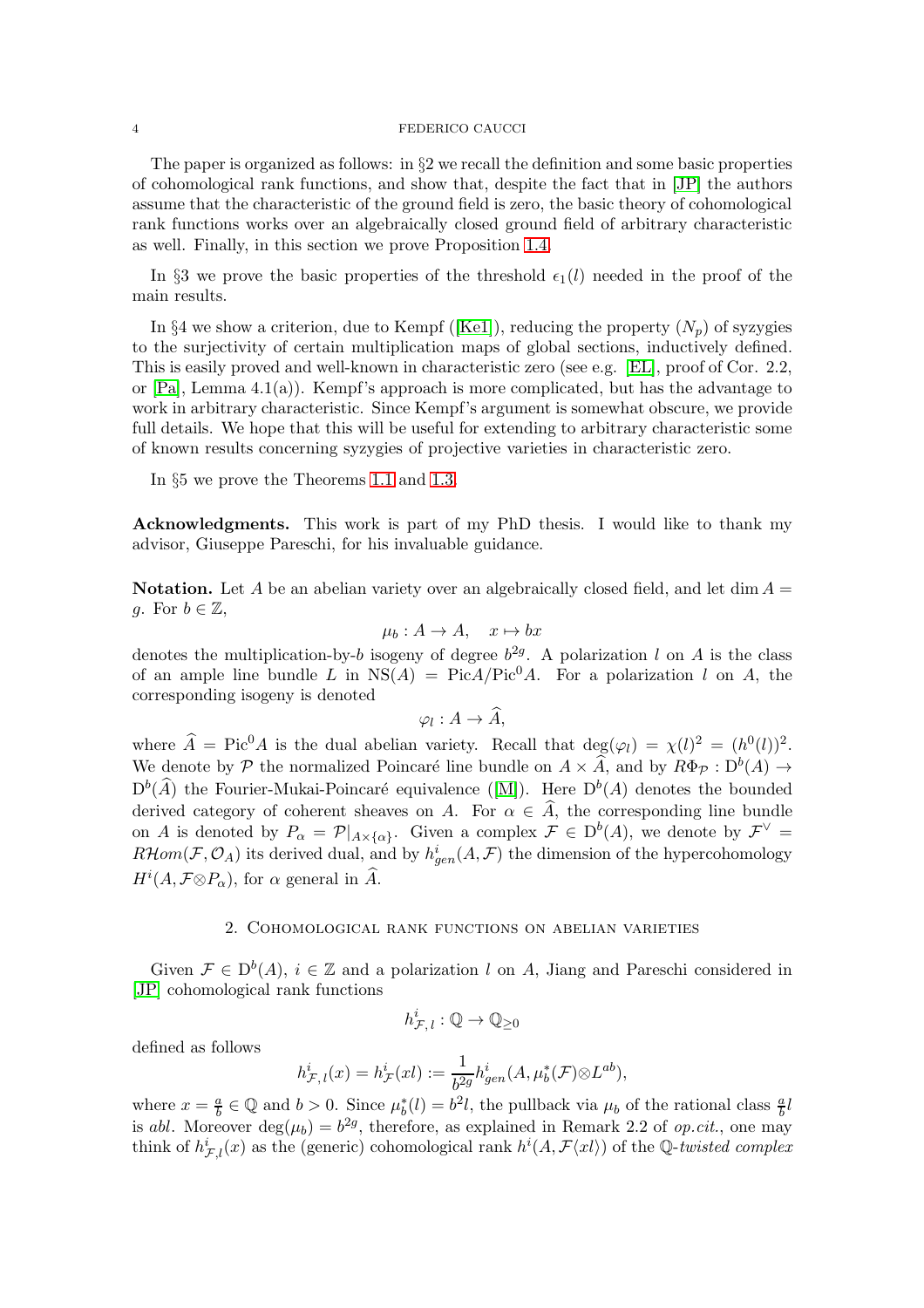$\mathcal{F}\langle x \rangle$ , which is defined similarly to [\[La2\]](#page-12-17), §6.2A. Namely,  $\mathcal{F}\langle x \rangle$  is the equivalence class of the pair  $(F, xl)$ , where the equivalence is by definition

$$
(\mathcal{F} \otimes L^m, x\mathbf{l}) \sim (\mathcal{F}, (m+x)\mathbf{l}),
$$

for any line bundle L representing l and  $m \in \mathbb{Z}$ . Note that an "untwisted" object  $\mathcal F$  may be naturally seen as the Q-twisted object  $\mathcal{F}\langle 0l \rangle$ . Moreover we have that  $\mathcal{F} \otimes P_{\alpha} \langle xl \rangle = \mathcal{F}\langle xl \rangle$ , for any  $\alpha \in Pic^0(A)$ .

In [\[JP\]](#page-12-0) the authors introduced such notion assuming that the characteristic of the ground field  $\mathbb K$  is zero. However the above definition makes sense in any characteristic. The main point consists in showing that it does not depend on the representation  $x = \frac{a}{b}$  $\frac{a}{b}$ . To this purpose we need to verify that the quantity  $h_{gen}^i(A, \mathcal{F})$  is multiplicative with respect to any isogeny  $\mu_m$ :

<span id="page-4-0"></span>(2.1) 
$$
h_{gen}^i(A, \mu_m^* \mathcal{F}) = m^{2g} h_{gen}^i(A, \mathcal{F}).
$$

This is checked in *op.cit.* under the assumption that  $char(\mathbb{K}) = 0$ . However the same thing can be checked removing such assumption as follows. By cohomology and base change,  $h_{gen}^i(A, \mu_m^* \mathcal{F})$  is the generic rank of the Fourier-Mukai-Poincaré transform  $R^i \Phi_P(\mu_m^* \mathcal{F})$ . Moreover  $R^i\Phi_{\mathcal{P}}(\mu_m^*\mathcal{F}) = \hat{\mu}_{m*}R^i\Phi_{\mathcal{P}}(\mathcal{F})$  ([\[M\]](#page-12-16) (3.4)), where  $\hat{\mu}_m : \hat{A} \to \hat{A}$  is the dual isogeny of  $\mu_m$ , i.e. it is the multiplication-by-m isogeny of  $\hat{A}$ . Since the morphism  $\hat{\mu}_m$  is in any case flat, the generic rank of  $\hat{\mu}_{m*}R^i\Phi_{\mathcal{P}}(\mathcal{F})$  is that of  $R^i\Phi_{\mathcal{P}}(\mathcal{F})$  multiplied by the degree of  $\hat{\mu}_m$ . Therefore we get [\(2.1\)](#page-4-0). Granting this,  $h^i_{\mathcal{F}}(xl)$  is well-defined: if we take another representation of x, say  $x = \frac{am}{bm}$ , then

$$
h_{\mathcal{F}}^{i}(xl) = \frac{1}{(bm)^{2g}} h_{gen}^{i}(A, \mu_{bm}^{*}(\mathcal{F}) \otimes L^{abm^{2}})
$$
  
= 
$$
\frac{1}{(bm)^{2g}} h_{gen}^{i}(A, \mu_{m}^{*}(\mu_{b}^{*}(\mathcal{F}) \otimes L^{ab}))
$$
  
= 
$$
\frac{1}{b^{2g}} h_{gen}^{i}(A, \mu_{b}^{*}(\mathcal{F}) \otimes L^{ab}).
$$

Remark 2.1. Although we won't need this in this paper, we remark that from the above discussion it follows that the basic properties satisfied by the cohomological rank functions described in §2 of [\[JP\]](#page-12-0) – especially the fundamental transformation formula with respect to the Fourier-Mukai-Poincaré transform Prop. 2.3 of *op.cit.* and its consequences – work in any characteristic.

Using the cohomological rank functions it is possible to introduce several invariants attached to a polarized abelian variety  $(A, l)$ . Let us recall that, given a line bundle L that represents the class  $l$ , the kernel bundle  $M_L$  associated to  $L$  is by definition the kernel of the evaluation map  $H^0(A, L) \otimes \mathcal{O}_A \to L$ . If L is basepoint-free, then  $M_L$  sits in the exact sequence

$$
0 \to M_L \to H^0(A, L) \otimes \mathcal{O}_A \to L \to 0.
$$

<span id="page-4-1"></span>**Definition 2.2.** Let  $(A, l)$  be a polarized abelian variety. Then we consider

$$
\epsilon_1(l) := \text{Inf}\{x \in \mathbb{Q} \mid h^1_{\mathcal{I}_p}(xl) = 0\},\
$$

where  $\mathcal{I}_p$  is the ideal sheaf of a closed point  $p \in A$  and, if l is basepoint-free

$$
\kappa_1(l) := \text{Inf}\{x \in \mathbb{Q} \mid h_{M_L}^1(xl) = 0\},\
$$

where  $M_L$  is the kernel bundle associated to a line bundle L representing l.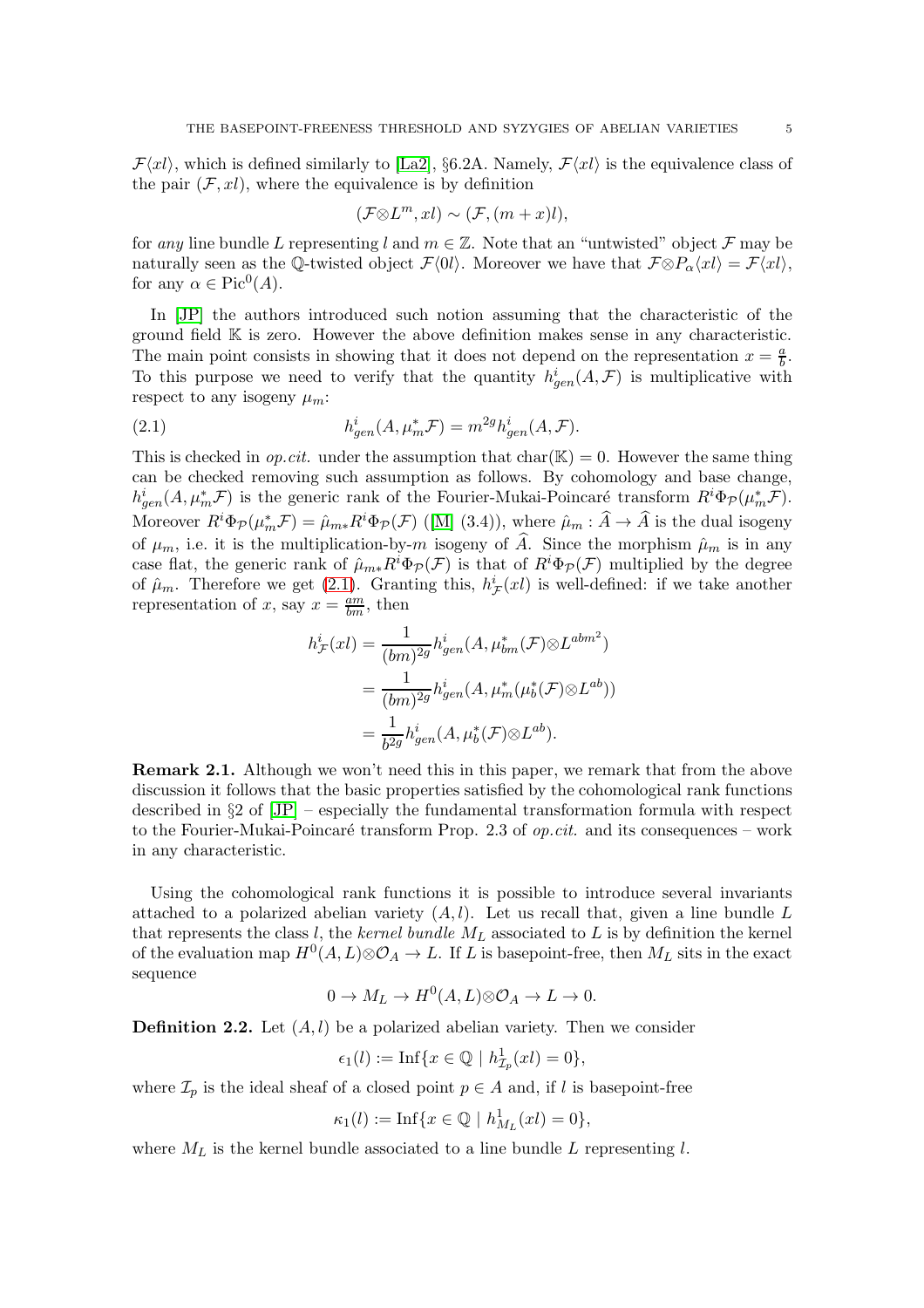**Remark 2.3.** The above invariants are well-defined, i.e.  $\epsilon_1(l)$  does not depend on the point p, and  $\kappa_1(l)$  is independent from the representing line bundle L. We point out that – although there no examples so far –  $\epsilon_1(l)$  and  $\kappa_1(l)$  could be irrational. However, as will be clear later on, this does not create any trouble.

The relation between the above two constants was established by Jiang and Pareschi:

<span id="page-5-5"></span>**Theorem 2.4** ([\[JP\]](#page-12-0) Theorem D). Let  $l$  be a basepoint-free polarization. Then

$$
\kappa_1(l) = \frac{\epsilon_1(l)}{1 - \epsilon_1(l)}.
$$

**Remark 2.5.** From this result, in *op.cit.* it is derived that  $\kappa_1(l) < 1$ , i.e. l is projectively normal, if and only if  $\epsilon_1(l) < \frac{1}{2}$  $\frac{1}{2}$  (see in particular [\[JP\]](#page-12-0), Corollary 8.2 (b)). Our Theorem [1.1](#page-1-0) is an extension of the "if" implication to higher syzygies.

2.1. Proof of Proposition [1.4.](#page-2-1) Only in this subsection we make the assumption that the ground field  $\mathbb K$  is  $\mathbb C$ .

Let  $r \in \mathbb{Q}$  such that there exists an effective  $\mathbb{Q}$ -divisor F on A with

- <span id="page-5-1"></span> $rL - F$  ample,
- <span id="page-5-0"></span>(2.2b)  $\mathcal{I}_0 = \mathcal{J}(A, F).$

To prove the Proposition we need to prove that

(2.3) 
$$
h_{\mathcal{I}_0}^1(rl) = 0.
$$

Writing  $r = \frac{a}{b}$  with  $b > 0$ , this means that

<span id="page-5-2"></span>
$$
h_{gen}^1(L^{ab}\otimes\mu_b^*\mathcal{I}_0)=0.
$$

But, by [\(2.2b\)](#page-5-0), the left hand side is  $h_{gen}^1(L^{ab}\otimes\mu_b^* \mathcal{J}(A,F))=h_{gen}^1(L^{ab}\otimes \mathcal{J}(A,\mu_b^* F))$ , where we used that forming multiplier ideals commutes with pulling back under étale morphism (see [\[La2\]](#page-12-17), Example 9.5.44). Since  $\mu_b^* F \equiv_{\text{num}} b^2 F$ , it follows from [\(2.2a\)](#page-5-1) that  $L^{ab} - \mu_b^* F$  is ample. Therefore [\(2.3\)](#page-5-2) follows from Nadel's vanishing.

## 3. Generic vanishing of Q-twisted sheaves on abelian varieties

Following §5 of [\[JP\]](#page-12-0), one can extend the usual notions of *generic vanishing* to the Q-twisted setting:

<span id="page-5-4"></span>**Definition/Theorem 3.1** ([\[JP\]](#page-12-0) Theorem 5.1). (1) A Q-twisted sheaf  $\mathcal{F}\langle x l \rangle$ , with  $x = \frac{a}{b}$ , is said to be GV if

$$
\operatorname{codim}_{\widehat{A}} \operatorname{Supp}(R^i \Phi_{\mathcal{P}}((\mu_b^* \mathcal{F}) \otimes L^{ab})) \ge i, \quad \text{for all } i > 0.
$$

Equivalently the transform<sup>[4](#page-5-3)</sup>  $R\Phi_{\mathcal{P}^{\vee}}((\mu_b^*\mathcal{F}^{\vee})\otimes L^{-ab})$  is a sheaf concentrated in cohomological degree g, i.e.

$$
R\Phi_{\mathcal{P}^{\vee}}((\mu_b^* \mathcal{F}^{\vee}) \otimes L^{-ab}) = R^g \Phi_{\mathcal{P}^{\vee}}((\mu_b^* \mathcal{F}^{\vee}) \otimes L^{-ab})[-g].
$$

(2) It is said to be  $IT(0)$  if the transform

$$
R\Phi_{\mathcal{P}}((\mu_b^* \mathcal{F}) \otimes L^{ab}) = R^0 \Phi_{\mathcal{P}}((\mu_b^* \mathcal{F}) \otimes L^{ab})
$$

is concentrated in cohomological degree 0.

<span id="page-5-3"></span><sup>4</sup>Recall that  $R\Phi_{\mathcal{P}^{\vee}}(\cdot) = (-1_{\widehat{A}})^* R\Phi_{\mathcal{P}}$ .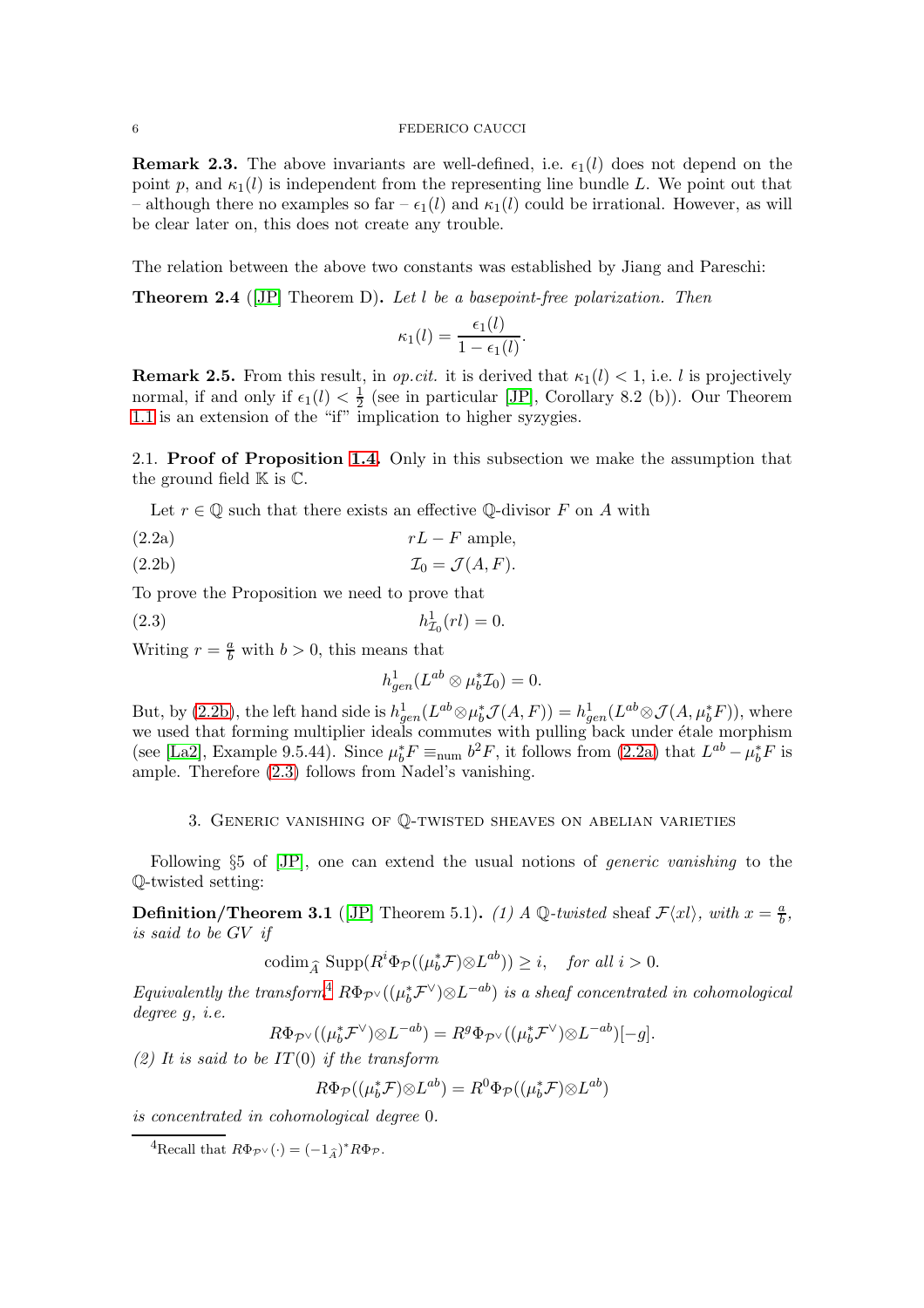**Remark 3.2.** (a) The above definitions do not depend on the representation  $x = \frac{a}{b}$  $\frac{a}{b}$ . For example for any  $i$ ,  $R^i\Phi_{\mathcal{P}}(\mu_m^*\mathcal{F}) = \hat{\mu}_{m*}R^i\Phi_{\mathcal{P}}(\mathcal{F})$  ([\[M\]](#page-12-16) (3.4)) where  $\hat{\mu}_m$  is the dual isogeny of  $\mu_m$ , therefore by cohomology and base change we see that  $\text{Supp}(R^i\Phi_{\mathcal{P}}(\mu_m^*\mathcal{F}))$  corresponds to the image of  $\text{Supp}(R^i \Phi_{\mathcal{P}}(\mathcal{F}))$  via the isogeny  $\hat{\mu}_m$ .

(b) They neither depend on the line bundle  $L$  representing the class  $l$ . Indeed, thanks to the exchange of translations and tensor product by elements of  $Pic^{0}A$  ([\[M\]](#page-12-16) (3.1)), if  $L_0$  is another line bundle algebraically equivalent to L, then  $R^i\Phi_{\mathcal{P}}((\mu_b^*\mathcal{F})\otimes L_0^{ab})$  is a translate of  $R^i\Phi_{\mathcal{P}}((\mu_b^*\mathcal{F})\otimes L^{ab}).$ 

By cohomology and base change one has that

<span id="page-6-0"></span>(3.1) 
$$
\operatorname{Supp}(R^{i}\Phi_{\mathcal{P}}((\mu_{b}^{*}\mathcal{F})\otimes L^{ab})) \subseteq \{ \alpha \in \widehat{A} \mid H^{i}(A, (\mu_{b}^{*}\mathcal{F})\otimes L^{ab}\otimes P_{\alpha}) \neq 0 \} =: V^{i}((\mu_{b}^{*}\mathcal{F})\otimes L^{ab})
$$

and, if  $V^{i+1}((\mu_b^* \mathcal{F}) \otimes L^{ab}) = \emptyset$ , then equality holds. Moreover, we have that the Q-twisted sheaf  $\mathcal{F}\langle x l \rangle$  is  $\tilde{G}V$  if and only if

$$
\operatorname{codim}_{\widehat{A}} V^i((\mu_b^* \mathcal{F}) \otimes L^{ab}) \geq i,
$$

for all  $i > 0$  and for any representation  $x = \frac{a}{b}$  $\frac{a}{b}$  ([\[PP3\]](#page-12-18) Lemma 3.6). By cohomology and base change again,  $\mathcal{F}\langle x l \rangle$  is  $IT(0)$  if and only if

$$
V^i((\mu_b^* \mathcal{F}){\otimes} L^{ab})={\varnothing}
$$

for all  $i > 0$  and for any representation  $x = \frac{a}{b}$ . In particular, we see that an  $IT(0)$  $\mathbb{Q}$ -twisted sheaf is  $GV$ .

These generic vanishing concepts are strongly related to the invariants introduced in Definition [2.2,](#page-4-1) as explained in §8 of [\[JP\]](#page-12-0). Namely, we have

<span id="page-6-1"></span>**Lemma 3.3** ([\[JP\]](#page-12-0), p. 25). Given two polarizations l and  $\underline{n}$  – with  $\underline{n}$  basepoint-free – and a rational number x, the fact that  $\epsilon_1(l) < x$  (resp.  $\kappa_1(\underline{n}) < x$ ) is equivalent to the fact that the Q-twisted sheaf  $\mathcal{I}_p\langle x\mathbf{l}\rangle$  (resp.  $M_N\langle x\mathbf{n}\rangle$ ) is IT(0).

For reader's convenience we explicitly write down the case of  $\epsilon_1(l)$ : assume that  $\epsilon_1(l)$  $x \in \mathbb{Q}$  and fix a sufficiently small  $\eta > 0$  such that  $x_0 := \epsilon_1(l) + \eta \in \mathbb{Q}$  and  $x_0 < x$ . By  $(3.1), \mathcal{I}_{p}\langle x_0l\rangle$  $(3.1), \mathcal{I}_{p}\langle x_0l\rangle$  is GV, therefore Hacon's criterion (see [\[JP\]](#page-12-0), Theorem 5.2 (a)) implies that  $\mathcal{I}_p\langle(x_0 + (x - x_0))\rangle = \mathcal{I}_p\langle x|\rangle$  is  $IT(0)$ . Conversely suppose that  $\mathcal{I}_p\langle x|\rangle$  is  $IT(0)$ , then  $\mathcal{I}_p\langle(x-y)l\rangle$  is still IT(0), for a sufficiently small  $y \in \mathbb{Q}^+$  ([\[JP\]](#page-12-0) Theorem 5.2 (c)). Then  $\epsilon_1(l) < x - y < x$ . For  $\kappa_1(n)$ , the argument is similar.

The following is a Q-twisted analog of a well known property of "preservation of vanishing"([\[PP2\]](#page-12-19) Proposition 3.1).

<span id="page-6-2"></span>**Proposition 3.4.** Assume that  $\mathcal F$  and  $\mathcal G$  are coherent sheaves, and that one of them is locally free. If  $\mathcal{F}\langle x \mathbf{l} \rangle$  is IT(0) and  $\mathcal{G}\langle y\mathbf{l} \rangle$  is GV, then  $\mathcal{F}\langle x\mathbf{l} \rangle \otimes \mathcal{G}\langle y\mathbf{l} \rangle := (\mathcal{F} \otimes \mathcal{G})\langle (x + y)\mathbf{l} \rangle$  is  $IT(0)$ .

*Proof.* Let  $x = \frac{a}{b}$  $\frac{a}{b}$  and  $y = \frac{c}{d}$  $\frac{c}{d}$ , with  $b, d > 0$ . So  $x + y = \frac{ad + bc}{bd}$ . We want to prove that  $\mu_{bd}^*(\mathcal{F}\otimes\mathcal{G})\otimes L^{(ad+bc)bd}$  is an  $IT(0)$  sheaf. By hypothesis  $\mathcal{F}\langle xt\rangle$  is  $IT(0)$ , hence

$$
\mu_d^*((\mu_b^* \mathcal{F}) \otimes L^{ab}) = (\mu_{bd}^* \mathcal{F}) \otimes L^{abd^2}
$$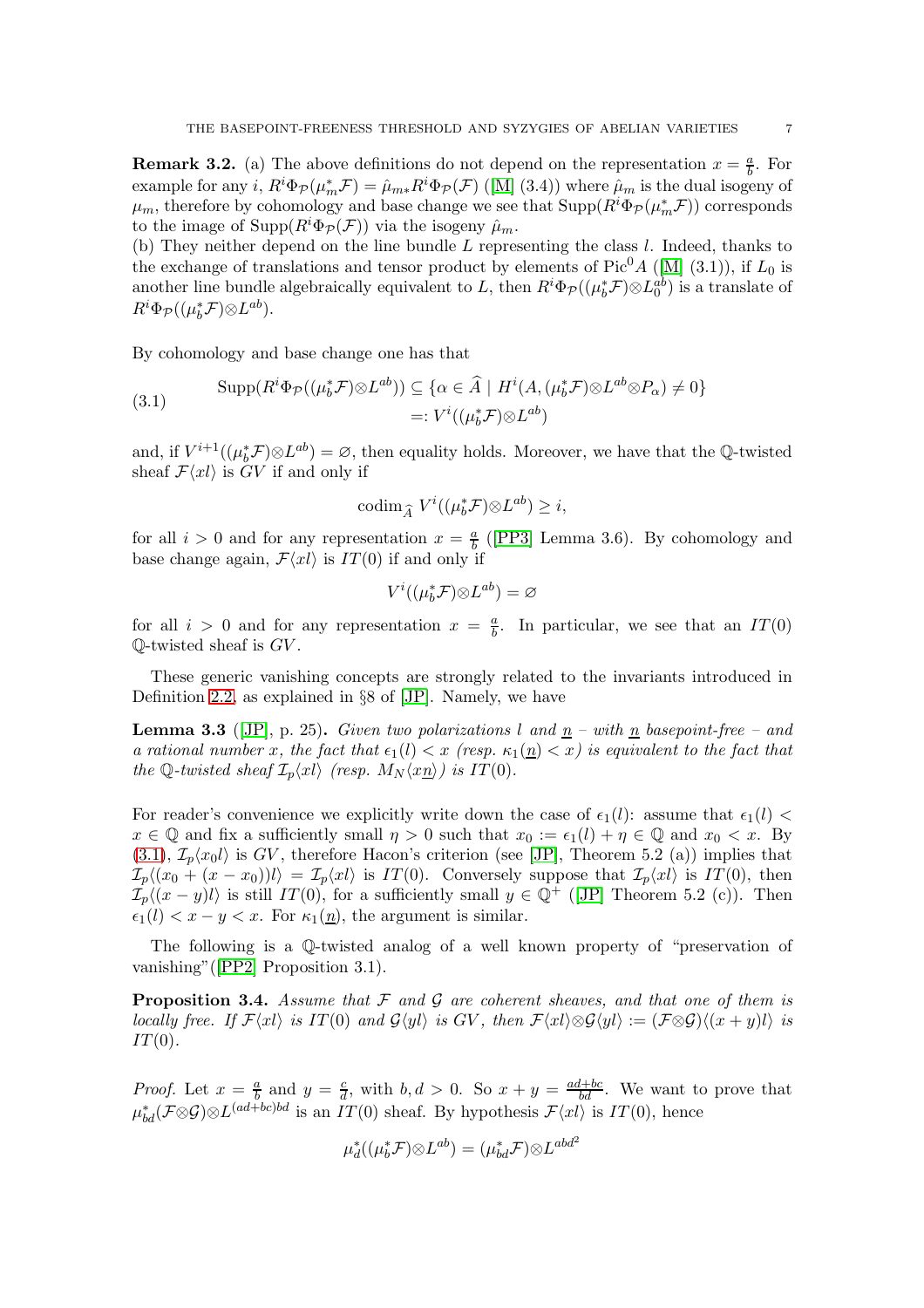is an IT(0) sheaf, because  $R\Phi_{\mathcal{P}}(\mu_d^*(\mu_b^*\mathcal{F})\otimes L^{ab})) = \hat{\mu}_{d*}R\Phi_{\mathcal{P}}((\mu_b^*\mathcal{F})\otimes L^{ab}) = \hat{\mu}_{d*}R^0\Phi_{\mathcal{P}}((\mu_b^*\mathcal{F})\otimes L^{ab})$ ([\[M\]](#page-12-16) (3.4)) is concentrated in degree 0, where  $\hat{\mu}_d : \hat{A} \to \hat{A}$  is the dual isogeny of  $\mu_d$ . Likewise, if  $\mathcal{G}\langle yl \rangle$  is  $GV$ , by using the equivalence in Definition [3.1](#page-5-4) (1), we have that

$$
\mu_b^*((\mu_d^*{\mathcal G}){\otimes} L^{cd})=(\mu_{bd}^*{\mathcal G}){\otimes} L^{b^2cd}
$$

is a GV sheaf. Since

$$
\mu_{bd}^*(\mathcal{F}\otimes\mathcal{G})\otimes L^{(ad+bc)bd} = ((\mu_{bd}^*\mathcal{F})\otimes L^{abd^2})\otimes ((\mu_{bd}^*\mathcal{G})\otimes L^{b^2cd}),
$$

we conclude by applying the "preservation of vanishing" for (untwisted) coherent sheaves ([\[PP2\]](#page-12-19) Proposition 3.1).

For our purposes, the central result of this section is the following

<span id="page-7-0"></span>**Proposition 3.5.** Let p be a non-negative integer. If

$$
\epsilon_1(l) < \frac{1}{p+2},
$$

then  $M_L^{\otimes (p+1)} \otimes L^h$  is  $IT(0)$  for all  $h \geq 1$ .

*Proof.* Let L be a line bundle representing l, and let  $M_L$  be the kernel of the evaluation morphism  $H^0(A, L) \otimes \mathcal{O}_A \to L$ . The assumption on  $\epsilon_1(l)$  implies, in particular, that l is basepoint-free and, using Theorem [2.4,](#page-5-5) we get

$$
\kappa_1(l) = \frac{\epsilon_1(l)}{1 - \epsilon_1(l)}
$$

$$
= -1 + \frac{1}{1 - \epsilon_1(l)}
$$

$$
< -1 + \frac{p+2}{p+1}
$$

$$
= \frac{1}{p+1}.
$$

By Lemma [3.3,](#page-6-1) this is equivalent to say that  $M_L\langle \frac{1}{p+1}l \rangle$  is an  $IT(0)$  Q-twisted sheaf. Fix now an integer  $h \geq 1$  and write  $M_L^{\otimes (p+1)} \otimes L^h = M_L^{\otimes (p+1)} \otimes L \otimes L^{h-1}$  as the Q-twisted sheaf

$$
M_L^{\otimes (p+1)} \langle (\frac{p+1}{p+1} + h - 1)l \rangle = \left( M_L \langle \frac{1}{p+1} l \rangle \right)^{\otimes (p+1)} \otimes \mathcal{O}_A \langle (h-1)l \rangle.
$$

Since  $L^{h-1}$  is ample – hence  $IT(0)$  – if  $h > 1$ , or it is trivial if  $h = 1$ , and  $M_L\langle \frac{1}{p+1}l \rangle$ is  $IT(0)$ , we have that  $M_L^{\otimes (p+1)} \otimes L^h$  is  $IT(0)$  thanks to the "preservation of vanishing" (Proposition [3.4\)](#page-6-2).

## 4. SYZYGIES AND THE PROPERTY  $(N_p)$

We recall the definition and geometric meaning of the property  $(N_p)$  in more detail. Let X be a projective variety, defined over an algebraically closed field  $\mathbb{K}$ . If L gives an embedding

$$
\phi_{|L|}: X \hookrightarrow \mathbb{P} = \mathbb{P}(H^0(X, L)^{\vee}),
$$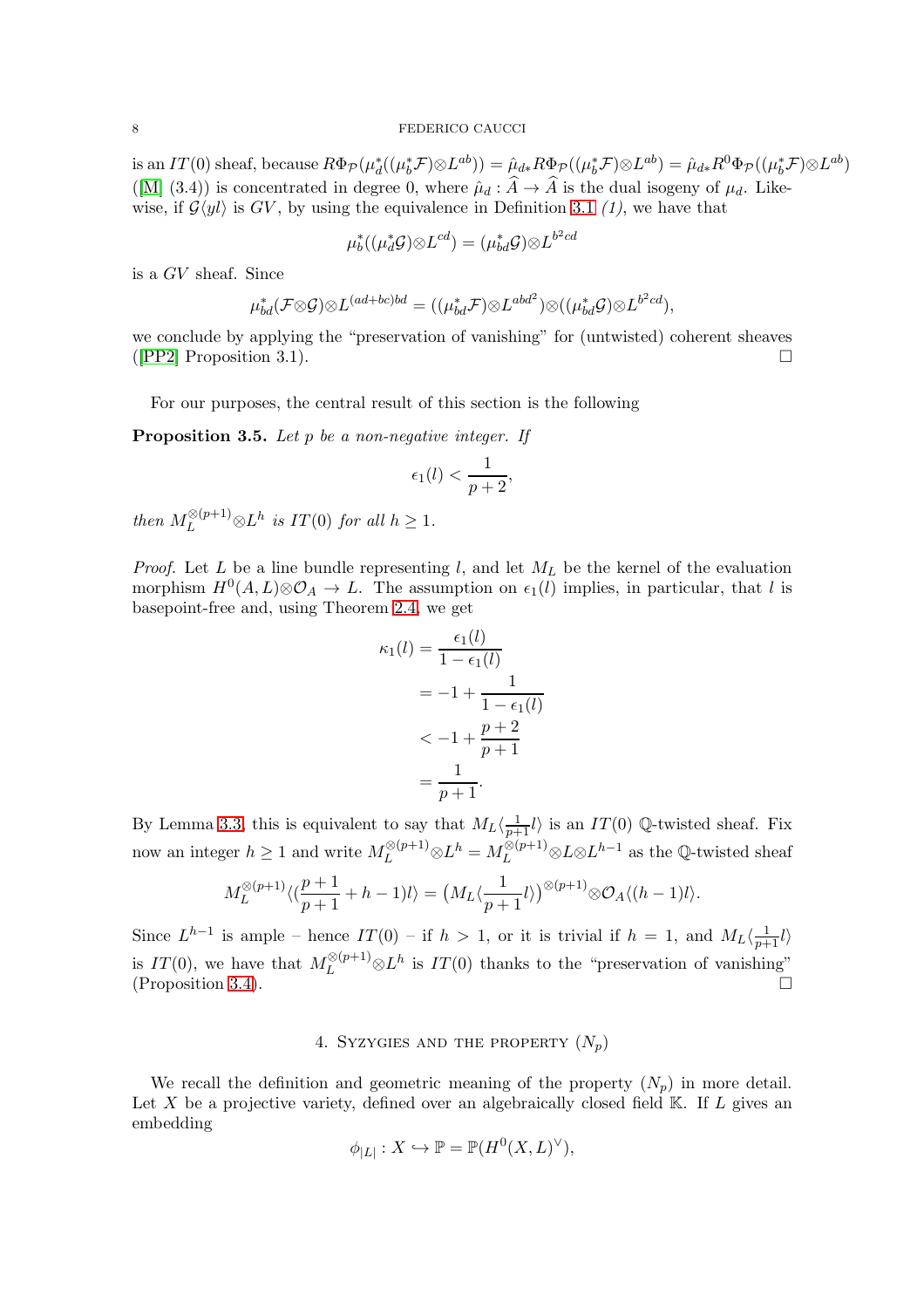then L is said to *satisfy the property*  $(N_p)$  if the first p steps of the minimal graded free resolution  $E_{\bullet}(L)$  of the algebra  $R_L := \bigoplus_{m} H^0(X, L^m)$  over the polynomial ring  $S_L :=$ Sym  $H^0(X, L)$  are linear, i.e. of the form

$$
S_L(-p-1)^{\oplus i_p} \longrightarrow S_L(-p)^{\oplus i_{p-1}} \longrightarrow \dots \longrightarrow S_L(-2)^{\oplus i_1} \longrightarrow S_L \longrightarrow R_L \longrightarrow 0
$$
  
\n
$$
\parallel \qquad \qquad \parallel \qquad \qquad \parallel
$$
  
\n
$$
E_p(L) \qquad \qquad E_{p-1}(L) \qquad \qquad E_1(L) \qquad E_0(L)
$$

Thus  $(N_0)$  means that L is projectively normal (and in this case a resolution of the homogeneous ideal  $I_{X/\mathbb{P}}$  of X in  $\mathbb{P}$  is given by  $\ldots \to E_1(L) \to I_{X/\mathbb{P}} \to 0$ ;  $(N_1)$  means that  $I_{X/\mathbb{P}}$  is generated by quadrics;  $(N_2)$  means that the relations among these quadrics are generated by linear ones and so on.

Writing  $\mathbb{K} = S_L/S_{L+}$  as the quotient of the polynomial ring  $S_L$  by the irrelevant maximal ideal  $S_{L+} := \bigoplus_{m \geq 1} \text{Sym}^m H^0(X, L)$ , it is well known that  $\dim_{\mathbb{K}}(\text{Tor}_i^{S_L}(R_L, \mathbb{K})_j)$ computes the cardinality of any minimal set of homogeneous generators of  $E_i(L)$  of degree  $i$ , therefore

<span id="page-8-3"></span>
$$
E_i(L) = \bigoplus_j \operatorname{Tor}_i^{S_L}(R_L, \mathbb{K})_j \otimes_{\mathbb{K}} S_L(-j)
$$

and L satisfies the property  $(N_n)$  if and only if

(4.1) 
$$
\operatorname{Tor}_p^{S_L}(R_L, \mathbb{K})_j = 0 \text{ for all } j \geq p+2.
$$

A well established condition ensuring the property  $(N_p)$  for L in *characteristic zero* is the vanishing

(4.2) 
$$
H^1(X, M_L^{\otimes (p+1)} \otimes L^h) = 0 \text{ for all } h \ge 1.
$$

Indeed, tensoring the Koszul resolution of  $\mathbb{K}$  by  $R_L$  and taking graded pieces, we see that the property  $(N_p)$  for L is equivalent to the exactness in the middle of the Koszul complex

$$
\Lambda^{p+1}H^0(X, L)\otimes H^0(X, L^h) \to \Lambda^p H^0(X, L)\otimes H^0(X, L^{h+1}) \to \Lambda^{p-1}H^0(X, L)\otimes H^0(X, L^{h+2})
$$
  
for all  $h > 1$  (see [L.31, pp. 510-511] for details). This can be expressed in terms of the

for all  $h \geq 1$  (see [\[La1,](#page-12-14) pp. 510–511] for details). This can be expressed in terms of the kernel bundle of L. Namely, taking wedge products of the exact sequence

<span id="page-8-1"></span>
$$
0 \to M_L \to H^0(X, L) \otimes \mathcal{O}_X \to L \to 0,
$$

we get

$$
0 \to \Lambda^{p+1} M_L \to \Lambda^{p+1} H^0(X, L) \otimes \mathcal{O}_X \to \Lambda^p M_L \otimes L \to 0.
$$

Tensoring it by  $L^h$  and taking global section, we see that the exactness of the Koszul complex above is equivalent to the surjectivity of the map

<span id="page-8-2"></span>
$$
\Lambda^{p+1}H^0(X,L)\otimes H^0(X,L^h)\to H^0(X,\Lambda^pM_L\otimes L^{h+1}),
$$

that in turn follows from the vanishing

(4.3) 
$$
H^1(X, \Lambda^{p+1} M_L \otimes L^h) = 0 \text{ for all } h \ge 1.
$$

Now, if char(K) = 0,  $\Lambda^{p+1} M_L$  is a *direct summand* of  $M_L^{\otimes (p+1)}$  $L^{(2(p+1))}$  and in particular [\(4.2\)](#page-8-1) implies [\(4.3\)](#page-8-2); otherwise said L satisfies the property  $(N_p)$ . If char(K) > 0, the exterior

<span id="page-8-0"></span> ${}^{5}$ Tor ${}^{5}L$  $(R_L, K)_1$  is always trivial, because we are dealing with the complete linear series  $|L|$  and the corresponding embedding is linearly normal. Moreover, the vanishing  $\text{Tor}_p^{S_L}(R_L, \mathbb{K})_j = 0$  for all  $j \geq p+2$ , forces  $\text{Tor}_{i}^{S_L}(R_L, \mathbb{K})_j = 0$  for all  $0 \leq i \leq p$  and  $j \geq i+2$  (see the proof of Proposition 1.3.3 in [\[La1\]](#page-12-14) for details).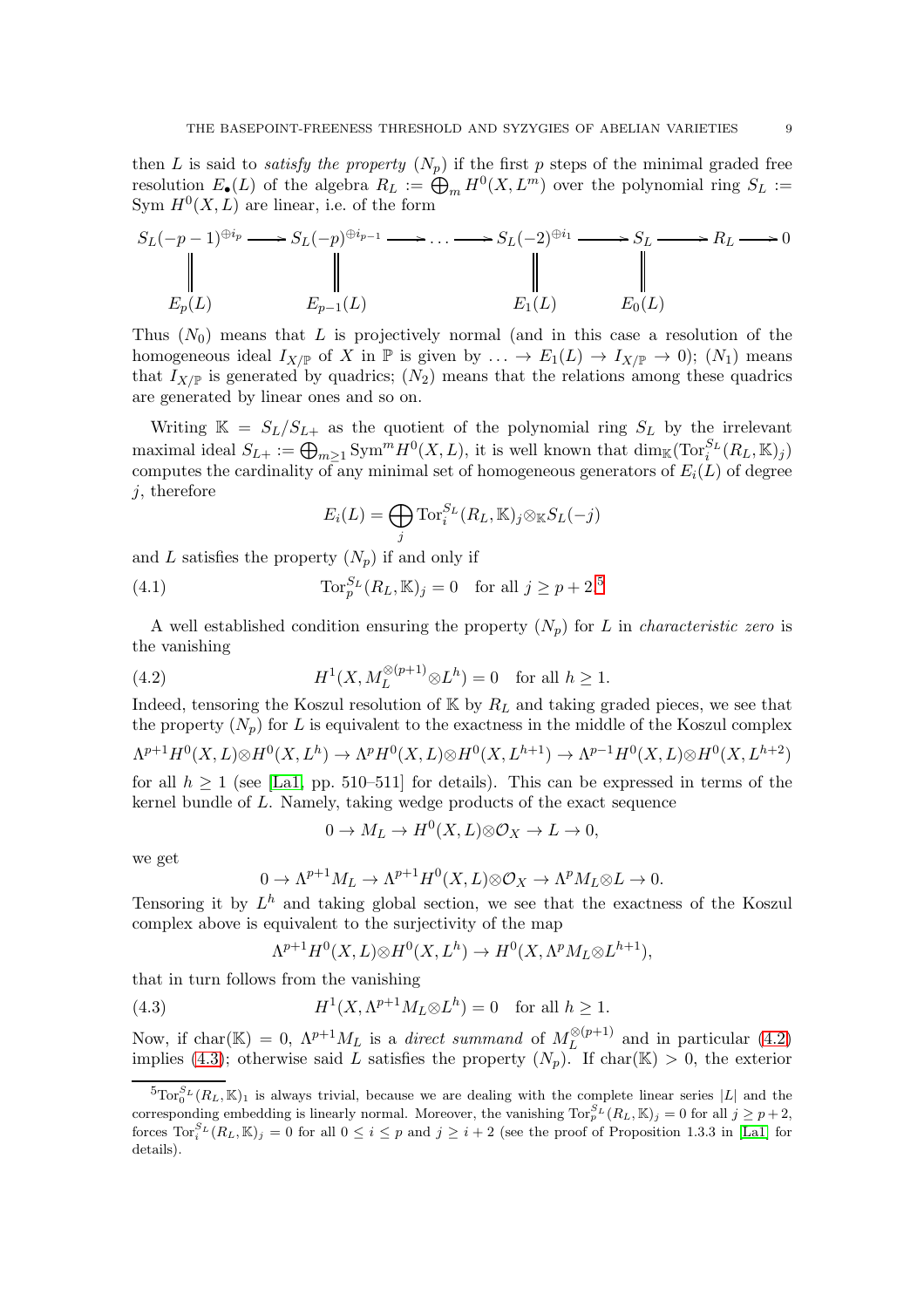power  $\Lambda^{p+1} M_L$  may no longer be a direct summand of the tensor power  $M_L^{\otimes (p+1)}$  $L^{(\mathcal{D}+\mathbf{1})}$ , hence the above discussion does not apply. Nevertheless in this section, following an approach essentially due to G. Kempf, we prove that [\(4.2\)](#page-8-1) implies the property  $(N_p)$  for L, even in positive characteristic:

**Proposition 4.1.** Let  $X$  be a projective variety defined over an algebraically closed field  $K.$  Let  $L$  be an ample and globally generated line bundle on  $X$ , and let  $p$  be a non-negative integer. If

$$
H^1(X, M_L^{\otimes (p+1)} \otimes L^h) = 0 \quad for all  $h \ge 1$ ,
$$

then the property  $(N_p)$  holds for L.

Let us start by recalling two definitions and an algebraic lemma of Kempf ([\[Ke1\]](#page-12-3), see also  $[Ru, §2]$ :

**Definition 4.2.** For any  $L_i$ 's (not necessarily ample) line bundles on X, let  $K(L_1)$  =  $H^0(X, L_1)$  and, for  $n > 1$ , define  $K(L_1, \ldots, L_n)$  inductively by the exact sequence:

 $0 \to K(L_1, \ldots, L_n) \to K(L_1, L_3, \ldots, L_n) \otimes K(L_2) \to K(L_1 \otimes L_2, L_3, \ldots, L_n).$ 

In particular,  $K(L_1, L_2)$  is the kernel of the multiplication map of global sections  $H^0(X, L_1) \otimes H^0(X, L_2) \to H^0(X, L_1 \otimes L_2).$ 

**Definition 4.3.** Let S be a polynomial ring over  $\mathbb{K}$  and let R be a finitely generated graded S-module.

(1) Define 
$$
T^0(R) := R
$$
,  $T^1(R) := \text{Ker}[R(-1)\otimes_{\mathbb{K}}S_1 \to R]$  and inductively  
\n
$$
T^i(R) := T^{i-1}(T^1(R)).
$$

(2) Define

 $d^{i}(R) := \min\{d \in \mathbb{Z} \mid T^{i}(R) \text{ is generated over } S \text{ by elements of degree } \leq d\}.$ 

<span id="page-9-0"></span>**Lemma 4.4** (Kempf [\[Ke1\]](#page-12-3), Lemma 16). Let  $S = \mathbb{K}[x_0, \ldots, x_r]$  be a polynomial ring, graded in the standard way, over  $\mathbb{K} = S/(x_0, \ldots, x_r)$ . Let R be a finitely generated graded S-module. If  $j > p - i + d^{i}(R)$  for all  $0 \le i \le p$ , then

$$
\operatorname{Tor}_p^S(R, \mathbb{K})_j = 0.
$$

Due to some obscurities in Kempf's argument and for the sake of self-containedness, we prefer to give a proof of the above Lemma, which closely follows that of Kempf.

Proof of Lemma [4.4.](#page-9-0) Consider the exact sequence

<span id="page-9-1"></span>
$$
0 \to T^1(R) \to R(-1) \otimes_{\mathbb{K}} S_1 \stackrel{\alpha}{\to} R.
$$

The image R' of  $\alpha$  is a graded submodule of R. The quotient module  $Q = R/R'$  is of finite length, hence its Castelnuovo-Mumford regularity reg( $Q$ ) = max{d |  $Q_d \neq 0$ } (see [\[Ei\]](#page-12-20), Corollary 4.4). Moreover Q is zero in degrees  $> d^{0}(R)$ , therefore

(4.4) 
$$
\operatorname{Tor}_p^S(Q, \mathbb{K}) \text{ is zero in degrees} > p + d^0(R).
$$

Indeed, if  $\text{Tor}_p^S(Q, \mathbb{K})_j \neq 0$  for a  $j > p + d^0(R)$ , then  $\text{reg}(Q) \leq d^0(R) < j - p$ . But, by definition,  $reg(Q) = Sup\{k - i \mid dim_{\mathbb{K}}(Tor_i^S(Q, \mathbb{K})_k) \neq 0\}$  and so we get a contradiction. Now [\(4.4\)](#page-9-1) implies that the map

$$
\operatorname{Tor}_p^S(R', \mathbb{K}) \to \operatorname{Tor}_p^S(R, \mathbb{K})
$$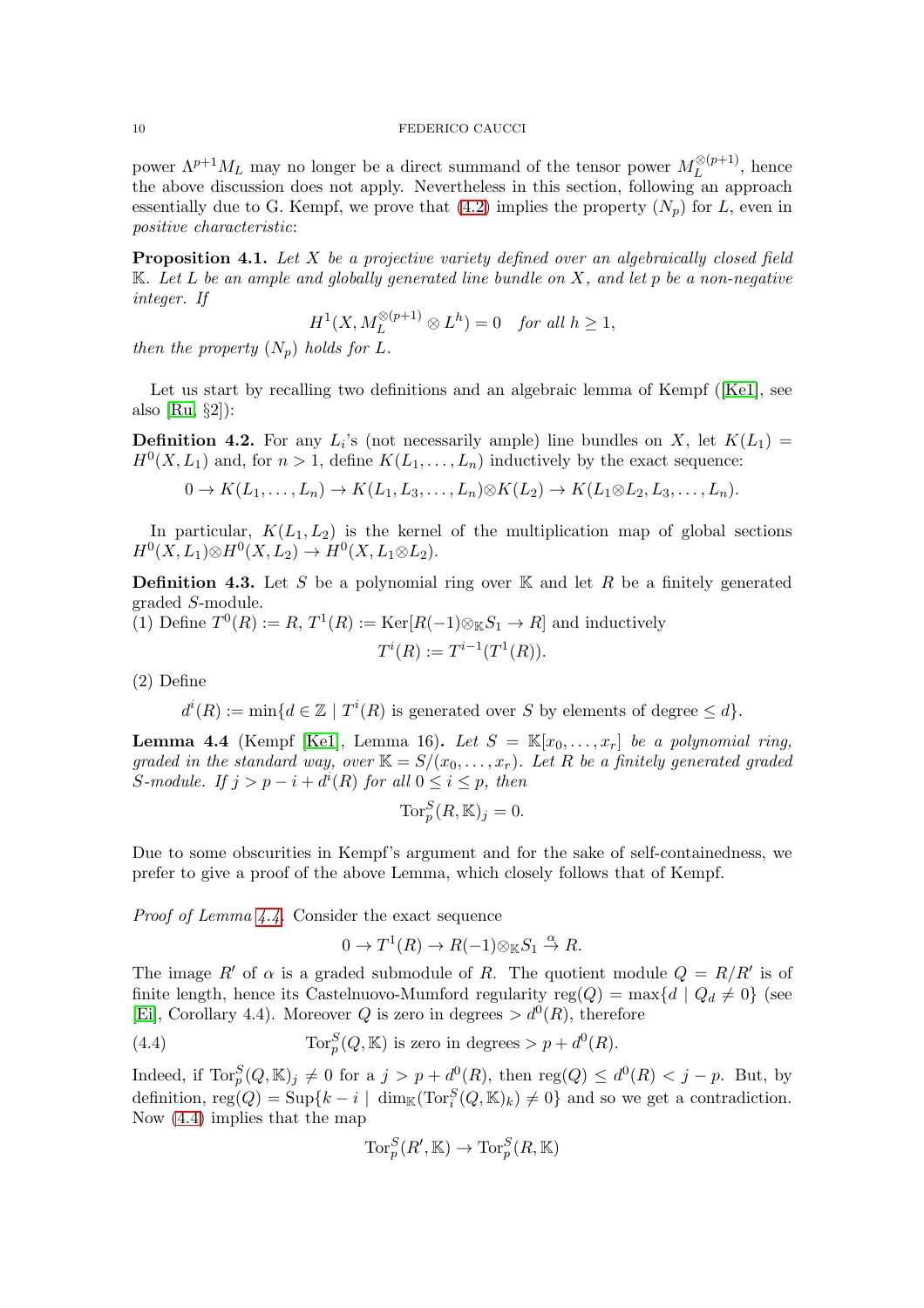is surjective in degrees  $> p + d^{0}(R)$ . Therefore, in order to prove the statement, it is enough to prove that  $\text{Tor}_{p}^{S}(R', \mathbb{K})_j = 0$ , if  $j > p + d^{0}(R)$ . From the long exact sequence associated to

$$
0 \to T^1(R) \to R(-1) \otimes_{\mathbb{K}} S_1 \stackrel{\alpha}{\to} R' \to 0,
$$

we get

$$
\operatorname{Tor}_p^S(R(-1)\otimes_{\mathbb{K}}S_1,\mathbb{K})\xrightarrow{\alpha_{\mathbb{K}}}\operatorname{Tor}_p^S(R',\mathbb{K})\xrightarrow{\delta}\operatorname{Tor}_{p-1}^S(T^1(R),\mathbb{K}).
$$

Note that  $\alpha_*$  is the multiplication by  $S_1$  in the first variable. Since  $\alpha_*$  is also the multiplication by  $S_1$  in the second variable, it is the zero map. Therefore  $\delta$  gives an inclusion

$$
\operatorname{Tor}_p^S(R', \mathbb{K}) \subseteq \operatorname{Tor}_{p-1}^S(T^1(R), \mathbb{K})
$$

and we may repeat this procedure  $p$  times, obtaining

<span id="page-10-0"></span>Tor<sup>S</sup><sub>-1</sub>
$$
(T^{p+1}(R), \mathbb{K}) = 0.
$$

If now L is an ample line bundle on X,  $S = S_L$  and  $R = R_L$ , the link between the previous definitions is given by

(4.5) 
$$
T^{i}(R_{L}) = \bigoplus_{m \geq i} K(L^{m-i}, \underbrace{L, \ldots, L}_{i}).
$$

*Proof.* If  $i = 0$ , then  $T^0(R_L) = R_L$  and  $K(L^m) = H^0(X, L^m)$ . So [\(4.5\)](#page-10-0) is true. By definition

$$
T^{i}(R_{L}) = T^{i-1}(T^{1}(R_{L})) = T^{i-1}(\text{Ker}[R_{L}(-1)\otimes_{\mathbb{K}}H^{0}(X, L) \to R_{L}]),
$$

and

$$
0 \to \bigoplus_{m \geq i} K(L^{m-i}, \underbrace{L, \dots, L}_{i}) \to \bigoplus_{m \geq i} K(L^{m-i}, \underbrace{L, \dots, L}_{i-1}) \otimes H^0(X, L) \to \bigoplus_{m \geq i} K(L^{m-i+1}, \underbrace{L, \dots, L}_{i-1}).
$$

Therefore [\(4.5\)](#page-10-0) holds, by induction on i.

The next Lemma allows to reduce the property  $(N_p)$  for L to the vanishing [\(4.2\)](#page-8-1), in a way that avoids the exterior power of  $M_L$ .

<span id="page-10-1"></span>**Lemma 4.5.** (1) For all  $n \geq 0$  and  $h \geq 1$ , one has  $H^0(X, M_L^{\otimes n} \otimes L^h) = K(L^h, L, \ldots, L)$  $\underbrace{\qquad \qquad }_{n}$ ),

if L is basepoint-free.

(2) Let  $i \geq 0$  and  $h \geq 1$ . If L is basepoint-free and  $H^1(X, M_L^{\otimes (i+1)} \otimes L^h) = 0$ , then the multiplication map

$$
K(L^h, \underbrace{L, \dots, L}_{i}) \otimes H^0(X, L) \to K(L^{h+1}, \underbrace{L, \dots, L}_{i})
$$

is surjective.

 $(3)(\text{Rulei}$  [\[Ru\]](#page-13-3), p. 2578). If the multiplication maps

$$
K(L^h, \underbrace{L, \dots, L}_{i}) \otimes H^0(X, L) \to K(L^{h+1}, \underbrace{L, \dots, L}_{i})
$$

are surjective for all  $h \geq 1$ , then  $d^{i}(R_L) = i + 1$ .

 $\Box$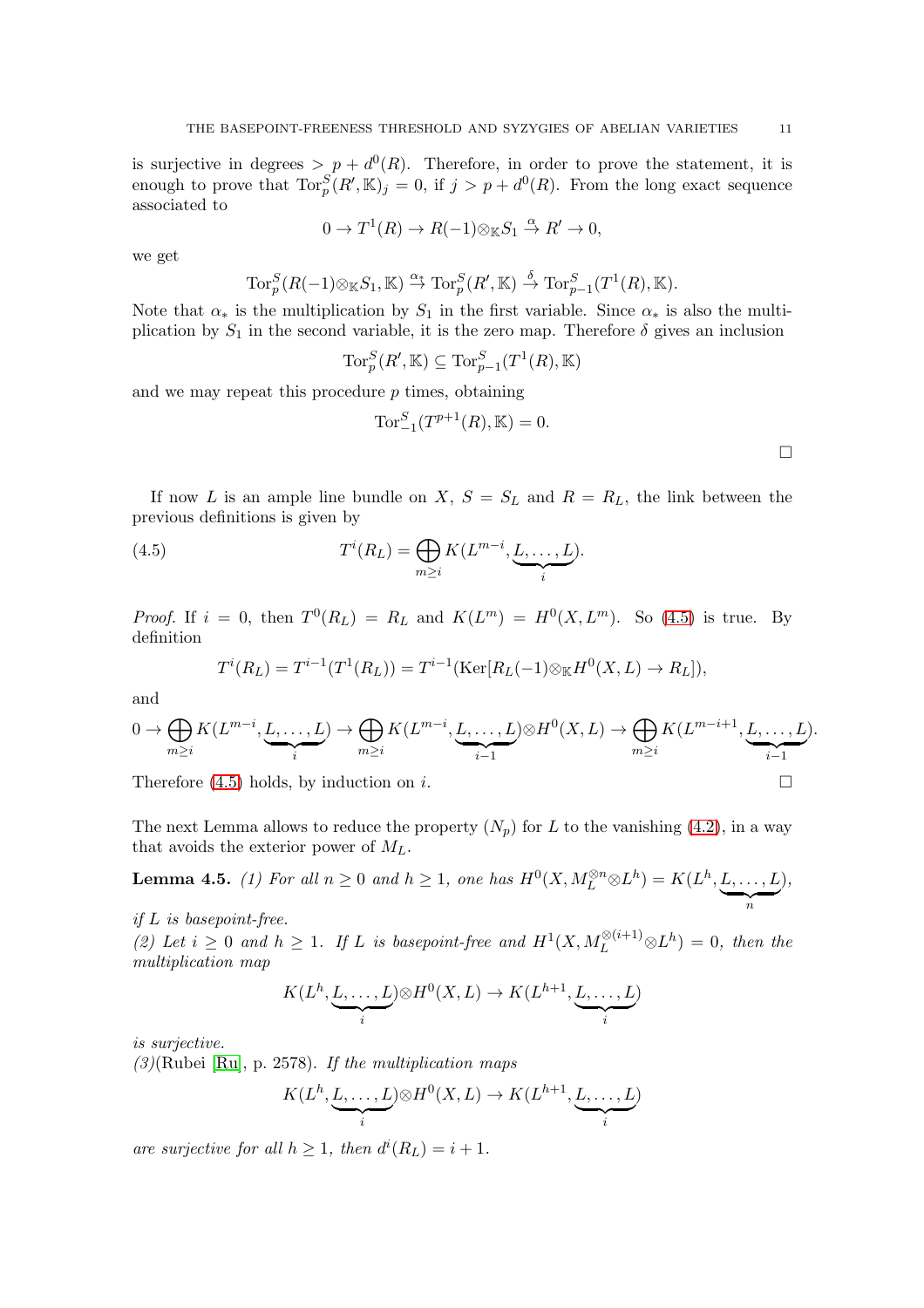*Proof.* (1): If  $n = 0$ , then by definition  $H^0(X, L^h) = K(L^h)$  for all  $h \ge 1$ . Suppose  $n \ge 1$ . The kernel bundle  $M_L$  sits in the short exact sequence

<span id="page-11-1"></span>(4.6) 
$$
0 \to M_L \to H^0(X, L) \otimes \mathcal{O}_X \to L \to 0.
$$

Tensoring it by  $M_L^{\otimes (n-1)} \otimes L^h$ , one obtains

(4.7) 
$$
0 \to M_L^{\otimes n} \otimes L^h \to H^0(X, L) \otimes M_L^{\otimes (n-1)} \otimes L^h \to M_L^{\otimes (n-1)} \otimes L^{h+1} \to 0.
$$

Taking global sections of [\(4.7\)](#page-11-0) and using the inductive hypothesis, we obtain

<span id="page-11-0"></span>
$$
0 \to H^0(X, M_L^{\otimes n} \otimes L^h) \to H^0(X, L) \otimes K(L^h, \underbrace{L, \dots, L}_{n-1}) \to K(L^{h+1}, \underbrace{L, \dots, L}_{n-1}).
$$

Therefore, by definition,  $H^0(X, M_L^{\otimes n} \otimes L^h) = K(L^h, L, \dots, L)$  $\underbrace{\qquad \qquad }_{n}$ ).

(2): Tensoring [\(4.6\)](#page-11-1) by  $M_L^{\otimes i} \otimes L^h$ , we have

<span id="page-11-2"></span>(4.8) 
$$
0 \to M_L^{\otimes (i+1)} \otimes L^h \to H^0(X, L) \otimes M_L^{\otimes i} \otimes L^h \to M_L^{\otimes i} \otimes L^{h+1} \to 0.
$$

From the long exact sequence in cohomology associated to [\(4.8\)](#page-11-2), and thanks to the point  $(1)$ , one has

$$
H^{0}(X, L) \otimes K(L^{h}, \underbrace{L, \dots, L}_{i}) \stackrel{\alpha}{\to} K(L^{h+1}, \underbrace{L, \dots, L}_{i}) \to H^{1}(X, M_{L}^{\otimes (i+1)} \otimes L^{h}) = 0.
$$

Therefore the multiplication map  $\alpha$  is surjective.

(3): By [\(4.5\)](#page-10-0) and the hypothesis we have that  $T^{i}(R_L)$  is generated over  $S_L$  by

$$
K(\underbrace{L,\ldots,L}_{i+1}).
$$

This means that it is generated by the piece of degree m with  $m - i = 1$ , i.e.  $m = i + 1$ . Therefore  $d^{i}(R_{L}) = i + 1$ .

## 5. Proof of the Theorems [1.1](#page-1-0) and [1.3](#page-2-2)

*Proof of Theorem [1.1.](#page-1-0)* Let L be a representative of the class l. For all  $0 \le i \le p$ , we have

$$
\epsilon_1(l) < \frac{1}{p+2} \le \frac{1}{i+2}.
$$

Therefore L is basepoint-free and, thanks to the Proposition [3.5,](#page-7-0) we know that  $M_L^{\otimes (i+1)} \otimes L^h$ is  $IT(0)$ , for all  $h \geq 1$ . This implies, in particular, that  $H^1(A, M_L^{\otimes (i+1)} \otimes L^h) = 0$  for all  $h \geq 1$ . Hence, by Lemma [4.5](#page-10-1) (2) and (3), we obtain

$$
d^i(R_L) = i + 1.
$$

Now, if  $j > p - i + d^{i}(R_L) = p + 1$ , Kempf's Lemma [4.4](#page-9-0) implies that

$$
\text{Tor}_p^{S_L}(R_L, \mathbb{K})_j = 0.
$$

As explained in [\(4.1\)](#page-8-3), this is equivalent to the property  $(N_p)$  for L.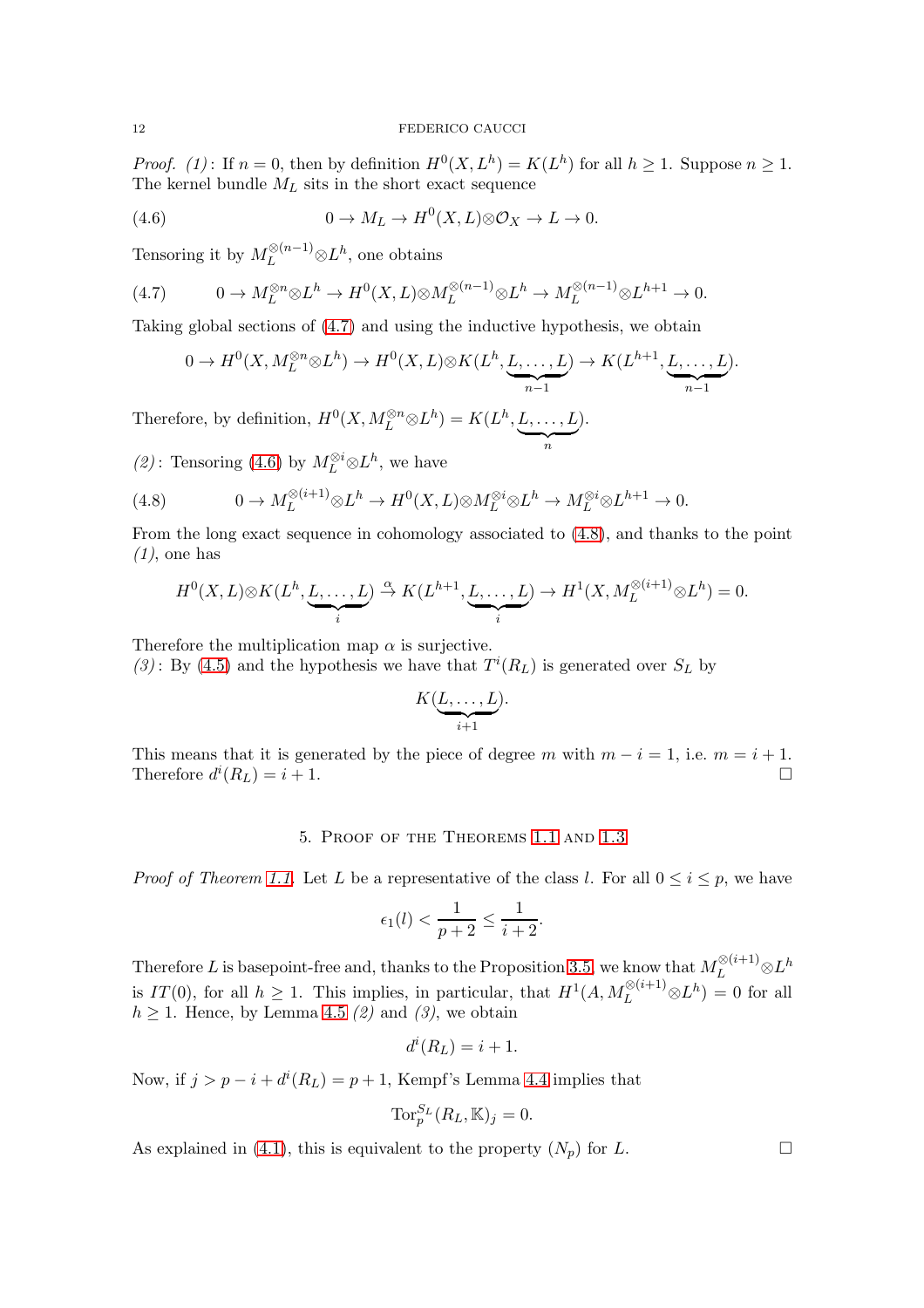*Proof of Theorem [1.3.](#page-2-2)* Note that we have already proved the  $t = 0$  case – even without the basepoint-freeness assumption – and the  $t = 1$  case (Corollary [1.2\)](#page-1-1). Hence we may assume  $t > 1$ . By Theorem [1.1,](#page-1-0) it suffices to show that  $\epsilon_1(ml) < \frac{1}{p+2}$ . We have

$$
\epsilon_1(ml) = \frac{\epsilon_1(l)}{m} \le \frac{\epsilon_1(l)}{p+3-t} \le \frac{1}{t(p+3-t)},
$$

where the last inequality follows by definition. Let us impose now the inequality

$$
\frac{1}{t(p+3-t)} < \frac{1}{p+2},
$$

or equivalently

$$
t^2 - (p+3)t + p + 2 < 0.
$$

This is satisfied if and only if  $1 < t < p+2$  and, by hypothesis, we have  $1 < t \leq p+1$ .  $\Box$ 

## **REFERENCES**

- <span id="page-12-15"></span>[EL] L. Ein and R. Lazarsfeld, Syzygies and Koszul cohomology of smooth projective varieties of arbitrary dimension, Invent. Math. 111 (1993), no. 1, 51–67.
- <span id="page-12-20"></span>[Ei] D. Eisenbud, The geometry of syzygies, Springer-Verlag, New York, 2005.
- <span id="page-12-11"></span>[Gr] M. Green, Koszul cohomology and the geometry of projective varieties, J. Differ. Geom. 19 (1984), no. 1, 125–171.
- <span id="page-12-12"></span>[GL] M. Green and R. Lazarsfeld, On the projective normality of complete linear series on an algebraic curve, Invent. Math. 83 (1986), no. 1, 73–90.
- <span id="page-12-8"></span>[HT] J.M. Hwang, W.K. To, Buser-Sarnak invariant and projective normality of abelian varieties, in Complex and differential geometry, Springer Proc. Math., vol. 8, Springer, Heidelberg, 2011, 157– 170.
- <span id="page-12-6"></span>[It] A. Ito, A remark on higher syzygies on abelian surfaces, Comm. Algebra 46 (2018), no. 12, 5342– 5347.
- <span id="page-12-0"></span>[JP] Z. Jiang and G. Pareschi, Cohomological rank functions on abelian varieties, preprint [arXiv:1707.05888](http://arxiv.org/abs/1707.05888) (2017), to appear on Ann. Sci. Ecole Norm. Sup. ´
- <span id="page-12-3"></span>[Ke1] G. Kempf, Projective coordinate rings of abelian varieties, in Algebraic analysis, geometry and number theory, Johns Hopkins Univ. Press, Baltimore, MD, 1989, 225–235.
- <span id="page-12-4"></span>[Ke2] G. Kempf, Complex Abelian Varieties and Theta Functions, Springer-Verlag, Berlin, 1991.
- <span id="page-12-13"></span>[Ko] S. Koizumi, Theta relations and projective normality of Abelian varieties, Amer. J. Math. 98 (1976), no. 4, 865–889.
- <span id="page-12-5"></span>[KL] A. Küronya and V. Lozovanu, A Reider-type theorem for higher syzygies on abelian surfaces, Algebr. Geom. 6 (2019), no. 5, 548–570.
- <span id="page-12-14"></span>[La1] R. Lazarsfeld, A sampling of vector bundle techniques in the study of linear series, in Lectures on Riemann surfaces, World Sci. Publ., Teaneck, NJ, 1989, 500–559.
- <span id="page-12-17"></span>[La2] R. Lazarsfeld, Positivity in algebraic geometry II, Springer-Verlag, Berlin, 2004.
- <span id="page-12-9"></span>[LPP] R. Lazarsfeld, G. Pareschi and M. Popa, Local positivity, multiplier ideals, and syzygies of abelian varieties, Algebra Number Theory 5 (2011), no. 2, 185–196.
- <span id="page-12-7"></span>[Lo] V. Lozovanu, Singular divisors and syzygies of polarized abelian threefolds, preprint [arXiv:1803.08780](http://arxiv.org/abs/1803.08780) (2018).
- <span id="page-12-16"></span>[M] S. Mukai, Duality between  $D(X)$  and  $D(\hat{X})$  with its application to Picard sheaves, Nagoya Math. J. 81 (1981), 153–175.
- <span id="page-12-10"></span>[Mu] D. Mumford, Varieties defined by quadratic equations, in Questions on Algebraic Varieties (C.I.M.E., III Ciclo, Varenna, 1969), Edizioni Cremonese, Rome, 1970, 29–100.
- <span id="page-12-1"></span>[Pa] G. Pareschi, Syzygies of abelian varieties, J. Amer. Math. Soc. 13 (2000), no. 3, 651–664.
- <span id="page-12-2"></span>[PP1] G. Pareschi and M. Popa, Regularity of abelian varieties II: basic results on linear series and defining equations, J. Alg. Geom. 13 (2004), no. 1, 167–193.
- <span id="page-12-19"></span>[PP2] G. Pareschi and M. Popa, Regularity on abelian varieties III: relationship with generic vanishing and applications, in Grassmannians, moduli spaces and vector bundles, Clay Math. Proc., 14, Amer. Math. Soc., Providence, RI, 2011, 141–167.
- <span id="page-12-18"></span>[PP3] G. Pareschi and M. Popa, GV -sheaves, Fourier-Mukai transform, and generic vanishing, Amer. J. Math. 133 (2011), no. 1, 235–271.